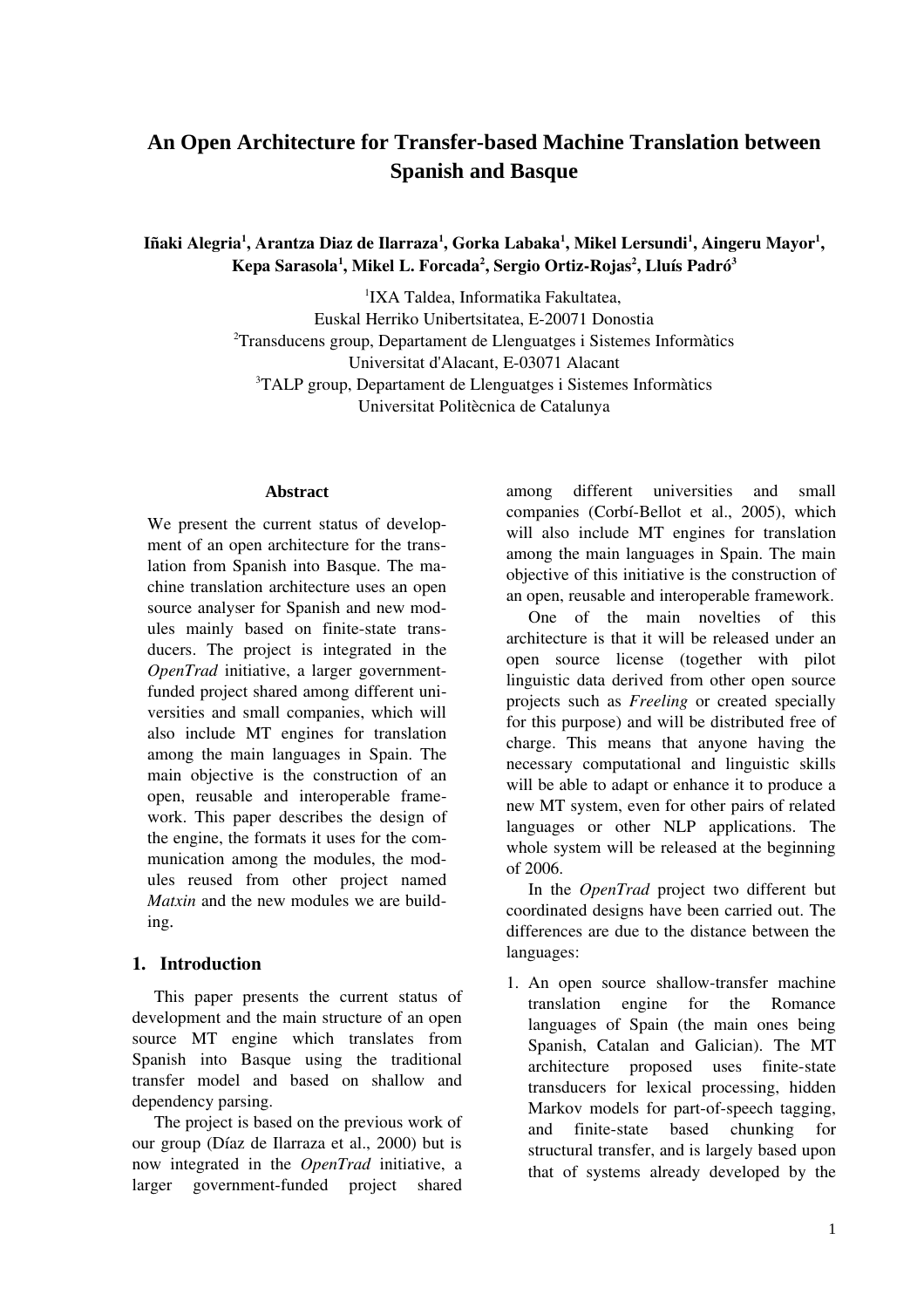Transducens group such as InterNOSTRUM (Spanish-Catalan, Canals-Marote et al., 2001) and Traductor Universia (Spanish-Portuguese, Garrido-Alenda, 2003).

2. A deeper-transfer engine for the Spanish— Basque pair, which will be described in this paper.

Some of the components (modules, data formats and compilers) from the first architecture will also be useful for the second. Indeed, an important additional goal of this work is testing which modules from the first architecture can be integrated in deeper-transfer architectures for more difficult language pairs.

We expect that the introduction of an open source MT architecture will help finding solutions for well known problems in MT systems: having different technologies for different pairs, closed-source architectures being hard to adapt to new uses, etc. It would also help shifting the current business model from a licence-based one to a service-based one, and favour the interchange of existing linguistic data through the use of the XMLbased formats defined in the project.

The following sections give an overview of the architecture (sec. 2), the formats defined for the interoperation among the different modules (sec. 3), the encoding of linguistic data (sec. 4), and finally, we give some concluding remarks (sec. 5).

# 2. The MT architecture

The engine is a classical transfer system consisting of 3 main components: analysis of Spanish, transfer from Spanish to Basque and generation of the Basque output.

It is based on the previous work of our group (Díaz de Ilarraza et al., 2000) but with new features and a new aim: interoperability with other linguistic resources and convergence with the other engines in the *OpenTrad* project through the use of XML . The previous objectoriented architecture is being rewritten into a open source one which will use modules which are shared with other engines in the *OpenTrad* project and will comply with its format specifications.

The main modules are five: de-formatter, Spanish analysis based on *FreeLing* (Carreras et al., 2004), Spanish-Basque transfer, Basque generation and re-formatter.

| De-Formatter --> Spanish |            |
|--------------------------|------------|
|                          | Analyzer   |
|                          |            |
|                          | Transfer   |
|                          |            |
| De-Formatter <--         | Generation |

The following sections describe each module. The transfer and generation phases work in three levels: lexical form (tagged as node), chunk and sentence.

No semantic disambiguation is applied, but a large number of multi-word units representing collocations, named-entities and complex terms are being included in the bilingual dictionary in order to minimize this limitation.

# 2.1. The de-formatter

The *de-formatter* separates the text to be translated from the format information (RTF, HTML, etc.). Format information can not be encapsulated in the text (as it is done when translating among Romance languages) because large order changes can be produced; therefore, two files are generated from the input: one with the format information and other with the source text for the translation process. In the first file links to the source texts are included. After the analysis phase, *ord* (order of the words in the chunk and of the chunks in the sentence) and *alloc* (position in the analysed text) (see section 3) attributes are added to the output in order to be able to link the translated text from the format file.

# 2.2. The Spanish analyser

The analyzer of Spanish text is a free available analyzer, *FreeLing* (Carreras et al., 2004), basically a shallow-parser, which has been augmented with a dependency parser. This module links the dependencies among tokens in the chunk, and among chunks in the sentence. The output is an XML structure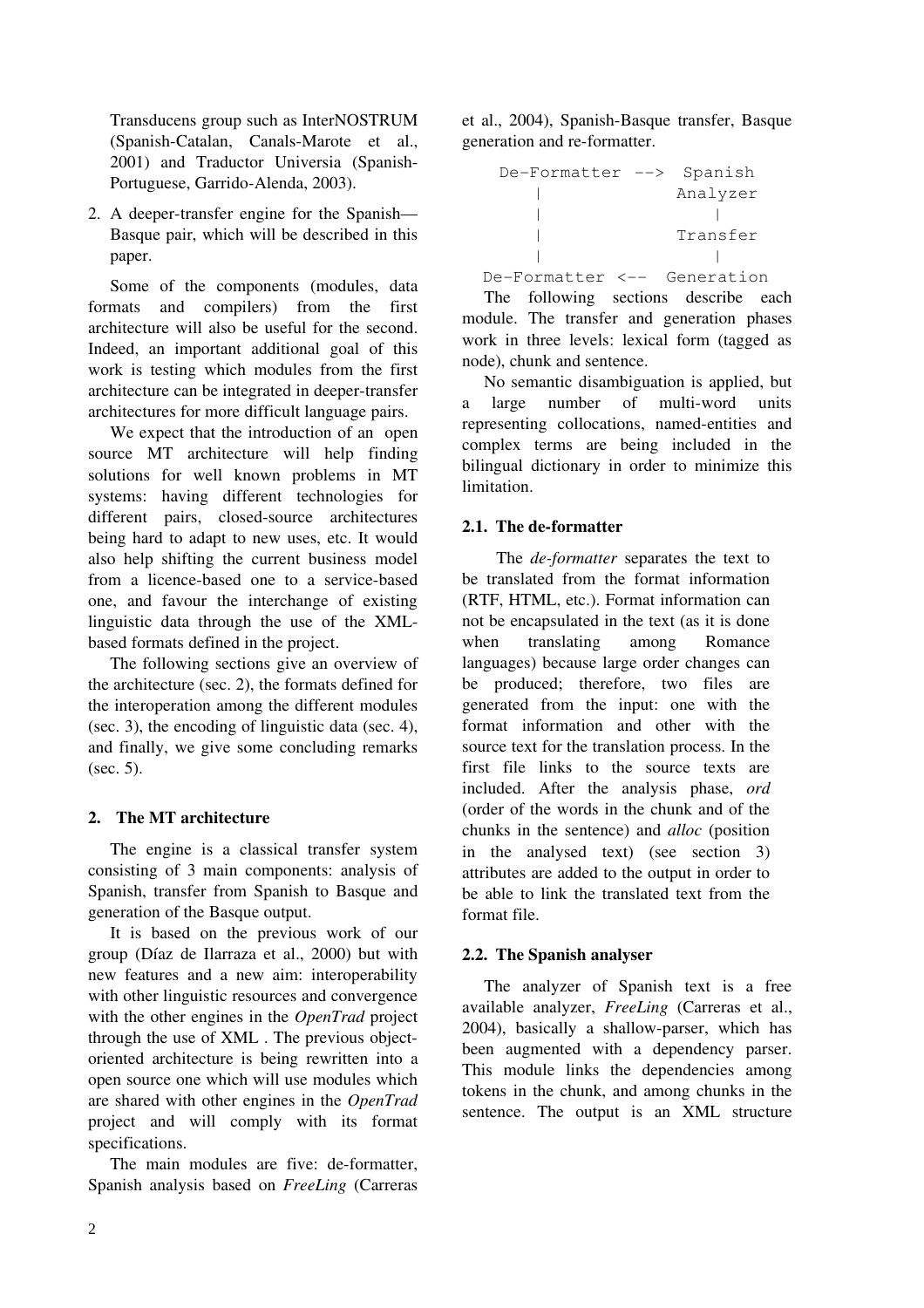where the main elements are the chunks in the sentence, and the nodes (words) in the chunks.

The result includes information about three main elements:

- nodes (lexical form, lemma, POS tag and inflection information)
- chunks (type and dependencies among the words in the chunk)
- sentence (type and dependencies among the chunks in the sentence) For example in this sentence:

porque habré tenido que comer patatas because I will have had to eat potatoes

The output will be (in an interpreted format) the following<sup>1</sup>:

subordinate\_conjunction: porque[cs]

verb\_chain:

haber[vaif1s]+tener[vmpp0sm]+que[cs] +comer[vmn]

noun\_chain: patatas[ncfp]

### 2.3. The transfer module

The transfer module is based on the three main elements in the translation process: words or nodes, chunks or phrases and sentences.

First lexical transfer is carried out using a bilingual dictionary compiled into a finite-state transducer using the same format and tool designed for Romance languages (Corbí-Bellot et al., 2005).

Then, structural transfer at the sentence level is applied, and some information is transferred from some chunks to others and some chunks may disappear.

In the previous example the person and number information of the object (third person plural), and the type of subordination (cause) are imported from other chunks to the chunk corresponding to the verb chain.

Finally the structural transfer at the chunk level is carried out. This process is quite simple for noun chains but may be complex for verb chains. A grammar has been developed for this aim (Alegria et al., 2005) and a finite-state transducer is obtained using finite-state tools in the *OpenTrad* project.

The result of this whole process for the previous example is the following:

```
verb_chain:
```

```
jan(main)[partPerf] / behar(per) 
  [partPerf] / izan (dum)[partFut] / 
  edun(aux)[indPres][subj1s][obj3p]
  +lako[causal]
noun_chain: patata[noun]+[abs][pl]
```
# 2.4. The generation

The output of the transfer module is passed on to the generation module, where generation is carried out. First, syntactic generation is performed in order to decide the order of the words in the chunks and then morphological generation decides the Basque surface forms basing on the lemmas and morphological information. The main inflection is added to the the last word in the chunk (in Basque: the declension case, the number and other features are assigned to the whole noun phrase at the end of the last word), but in verb chains additional words need morphological generation.

The morphological generation is based on a finite-state transducer based in the previous work of our group (Alegria et al., 1996) but in a standard format compatible with the corresponding tool for translation among Romance languages.

In the example the information between parentheses is used in the syntactic generation phase and the information between brackets in the morphological generation. The final result is the translated sentence, in the case of the example the following:

```
patatak jan behar izango ditudalako
(potatoes eat have-to be-FUT-PAR
  I-have-them-because)
```
# 2.5. The re-formatter

Finally, the *re-formatter* links the translated text (result of the previous modules), and the format file (saved in the first module), rebuilding a formatted text from the links.

<sup>1</sup> The morphological and syntactical information will be not explained. More details about these informations are shown in (Alegria et al., 2005).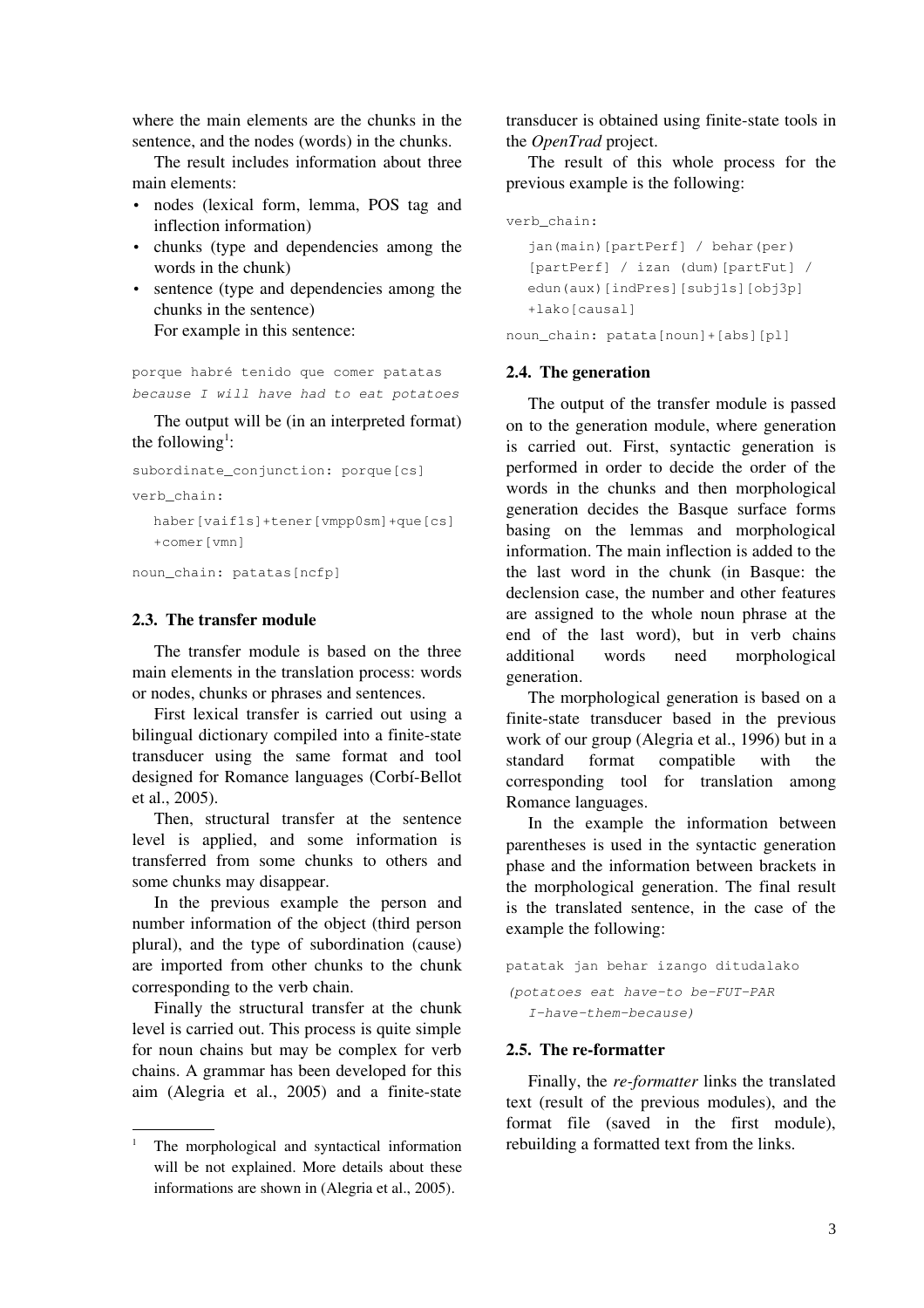In this process some inconsistencies can be found and the presentation of some documents could be changed.

#### 3. Formats for interaction

A similar DTD specification has been designed to communicate using XML tags the analysis, transfer and generation modules. The main aim is to guarantee the interoperability among the different modules, so that different developers can build or change one or several modules. Although post-editing is not included in the project, the format is able to save enough information for it.

Additionally a format has been specified for the information corresponding to the format of the document to translate.

#### 3.1. The format after the analysis

The output of the analysis is an XML structure where information at sentence, chunk and word level is specified. The dependencies among chunks and among nodes in the chunks are expressed in the structure.

Figure 1 shows the format for the example sentence (*porque habré tenido que comer patatas*) and Figure 2 the corresponding DTD.

It can be observed that a hierarchy system is used in order to explain the dependencies among chunks and among nodes in the chunk. It is a simple but powerful format.

```
<SENTENCE ord="1">
    <CHUNK ord="1" type="conjsubord">
        <NODE ord="1" form="porque" lem="porque" mi="CS" alloc="1"/>
    <CHUNK ord="2" type="grup-verb">
            <NODE ord="4" form="comer" lem="comer" mi="VMN0000" alloc="25">
                 <NODE ord="1" form="habré" lem="haber" mi="VAIF1S0" alloc="8"/>
                 <NODE ord="2" form="tenido" lem="tener" mi="VMP00SM" alloc="14"/>
                 <NODE ord="3" form="que" lem="que" mi="CS" alloc="21"/>
            </NODE>
            <CHUNK ord="3" type="sn" si="obj">
                 <NODE ord="1" form="patatas" lem="patata" mi="NCFP000" alloc="31"/>
            </CHUNK>
        </CHUNK>
    </CHUNK>
</SENTENCE>
```

|  |  | Figure 1.- Output from the analysis module in the example |  |  |  |
|--|--|-----------------------------------------------------------|--|--|--|
|  |  |                                                           |  |  |  |

| $\langle !$ ELEMENT | SENTENCE           | $(CHUNK+)$       |                                                      |  |
|---------------------|--------------------|------------------|------------------------------------------------------|--|
| $\langle$ !ATTLIST  | SENTENCE           |                  |                                                      |  |
|                     | CDATA<br>ord       | #REOUIRED        |                                                      |  |
| $\geq$              |                    |                  |                                                      |  |
| $\langle !$ ELEMENT | CHUNK              | $(NODE, CHUNK*)$ |                                                      |  |
| $\langle$ !ATTLIST  | <b>CHUNK</b>       |                  |                                                      |  |
|                     | ord                | CDATA            | #IMPLIED                                             |  |
|                     |                    |                  | type (sn grup-sp grup-verb conj-subord F ) #REQUIRED |  |
|                     | si                 | (subj obj )      | #IMPLIED                                             |  |
|                     | ref                | CDATA            | #IMPLIED                                             |  |
| $\geq$              |                    |                  |                                                      |  |
| $\langle$ ! ELEMENT | $(NODE*)>$<br>NODE |                  |                                                      |  |
| $\langle$ !ATTLIST  | <b>NODE</b>        |                  |                                                      |  |
|                     | ord                | CDATA            | #IMPLIED                                             |  |
|                     | form               | CDATA            | #IMPLIED                                             |  |
|                     | lem                | CDATA            | #REOUIRED                                            |  |
|                     | pos                | CDATA            | #IMPLIED                                             |  |
|                     | mi                 | CDATA            | #REQUIRED                                            |  |
|                     | ref                | CDATA            | #IMPLIED                                             |  |
|                     | alloc              | CDATA            | #REOUIRED                                            |  |
| >                   |                    |                  |                                                      |  |

Figure 2. DTD for the output format of the analysis module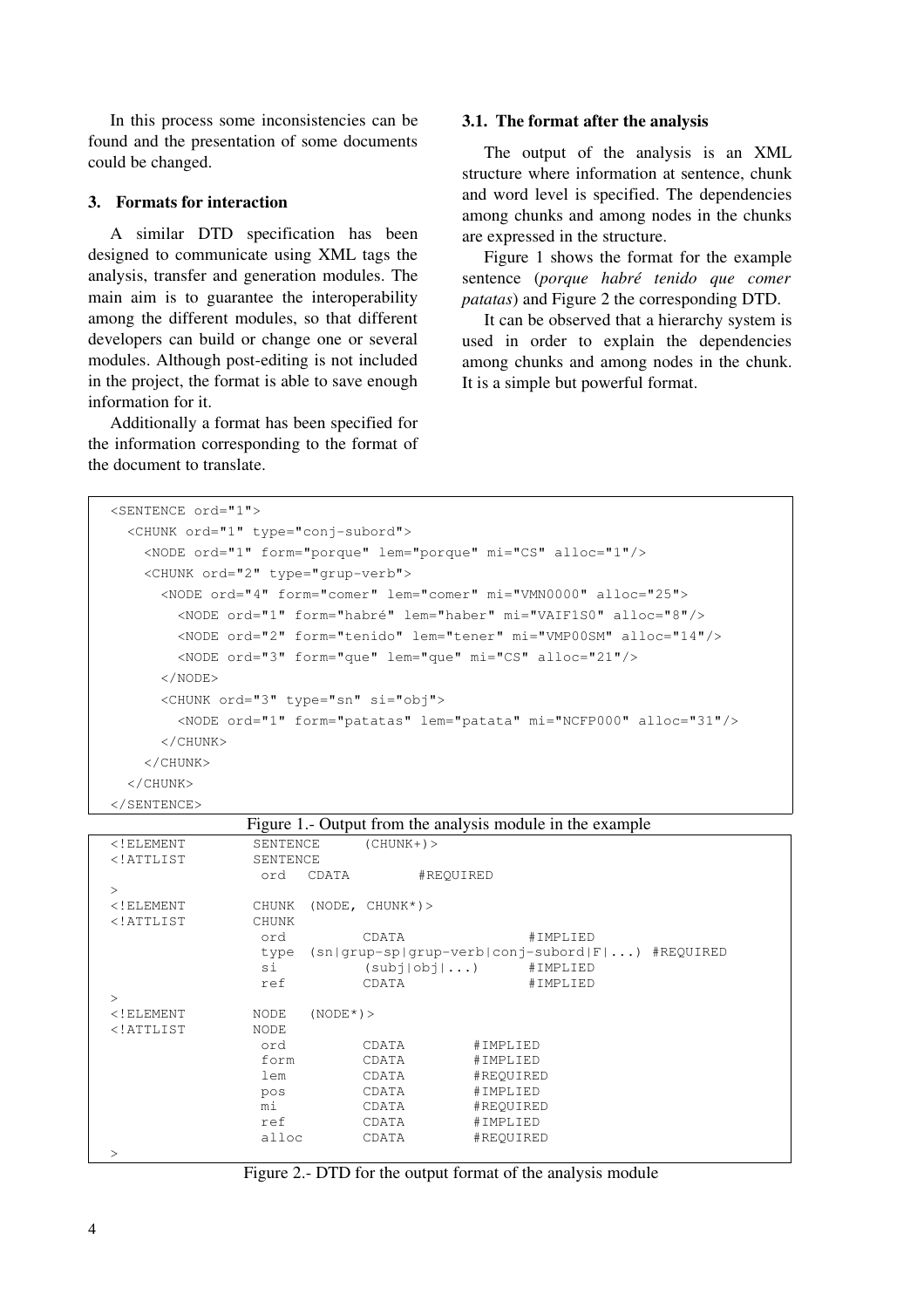```
<SENTENCE ord="1">
  <!-- a CHUNK disappears -->
    \langle!-- a NODE disappears -->
    <CHUNK type="grup-verb" ref="2">
             <NODE lem="jan" pos="m_verb" mi="PP" ref="4" alloc="25"> 
                 <NODE lem="behar" pos="per" mi="PP" ref="1" alloc="8"/>
                 <NODE lem="izan" pos="dum" mi="PF" ref="2" alloc="14"/>
                               <NODE lem="edun" pos="aux" mi="IP_SBJ_OBJ3p+lako_CS" ref="3"
                                                                               alloc="21"/>
             </NODE>
            <CHUNK type="sn" si="obj" ref="3">
                 <NODE lem="patata" pos="noun" mi="[abs][pl]" ref="1" alloc="31"/>
            </CHUNK>
        </CHUNK>
</SENTENCE>
```
Figure 3. Output of the transfer module in the example

```
<SENTENCE ord="1">
  <!-- a CHUNK disappears -->
    <!-- a NODE disappears -->
    <CHUNK ord="2" type="grup-verb" ref="2">
            <NODE ord="1" form="jan" lem="jan" pos="m_verb" mi="PP" ref="4" 
                                                                              alloc="25">
                 <NODE ord="2" form="behar" lem="behar" pos="per" mi="PP" ref="1" 
                                                                              alloc="8"/>
                 <NODE ord="3" form="izango" lem="izan" pos="dum" mi="PF" ref="2" 
                                                                             alloc="14"/>
                 <NODE ord="4" form="ditudalako" lem="edun" pos="aux" mi="IP_SBJ_OBJ3p
                                                         +lako_CS" ref="3" alloc="21"/>
            </NODE>
            <CHUNK ord="1" type="sn" si="obj" ref="3">
                 <NODE ord="1" form="patatak" lem="patata" pos="noun" mi="ABS_PL" ref="1"
                                                                             alloc="31"/>
            </CHUNK>
        </CHUNK>
</SENTENCE>
```
Figure 4- Output of the generation module in the example

The attributes *alloc* and *ref* are managed for the recovery of the format in the input text, *mi* is for morphological information and *si* for the syntactical one. The attribute *ord* is used for ordering the elements in the sentence.

# 3.2. The format after the transfer and generation

The same DTD used for the output of the analysis is also used for the output of the transfer and generation steps, but optional *ref* attribute appears in order to remember the order in the original sentence.

After the transfer (Fig. 3) although slight changes in the structure (some nodes and chunks can be moved) the main changes are produced in the values of the attributes which will be correspond to Basque lemma and morphological or syntactical information instead of the corresponding Spanish information. The *ord* attribute disappears, because a new order will be calculated in the next step. The *form* attribute disappears too, waiting to the morphological generation.

After the generation (Fig. 4) information about order and word-form is added using the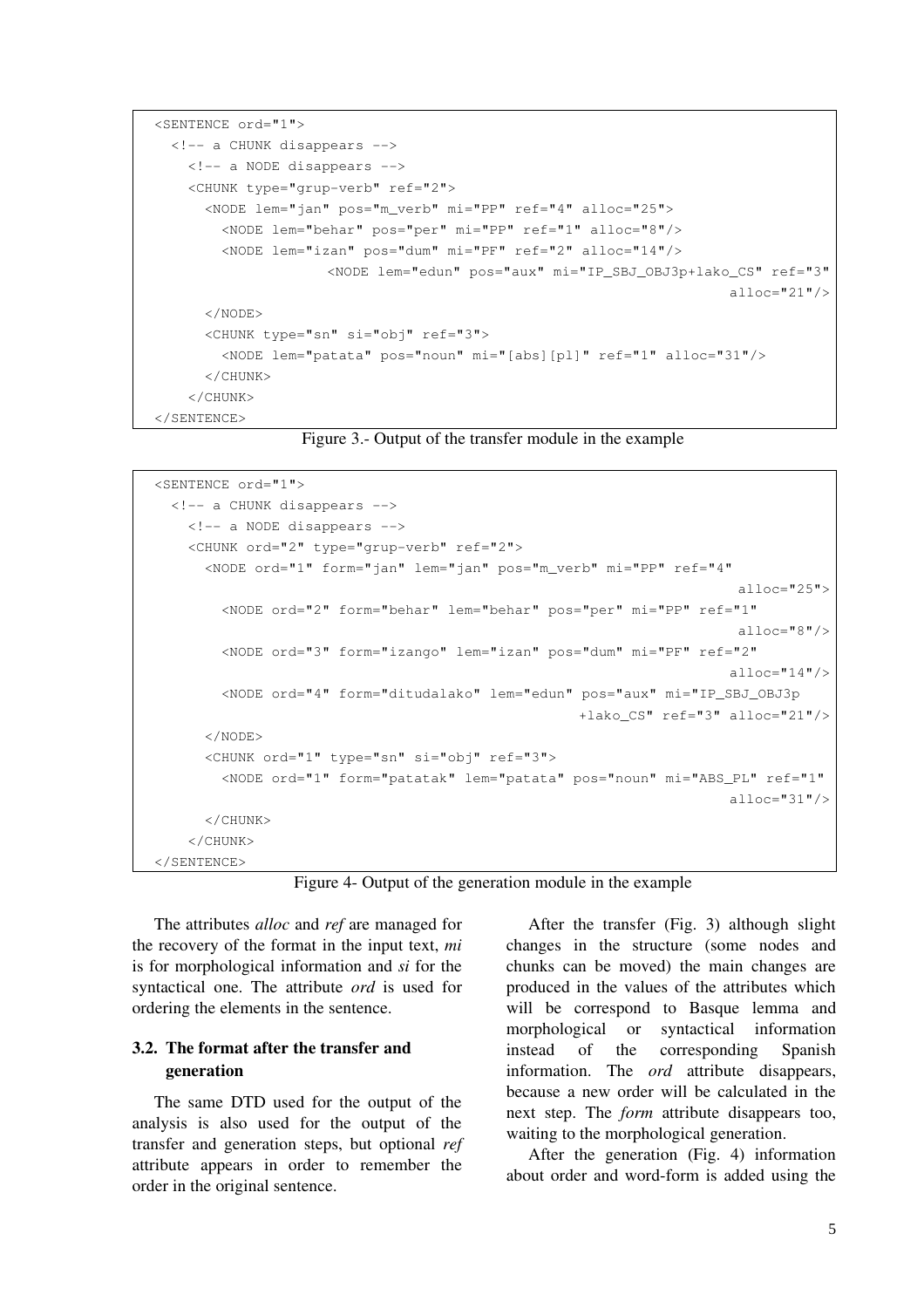same XML structure.

### 4. Formats for linguistic data

An adequate documentation of the code and auxiliary files is crucial for the success of open source software. In the case of a MT system, this implies carefully defining a systematic format for each source of linguistic data used by the system. The formats used by the linguistic process have been converted into XML (World Wide Web Consortium, 2004) for interoperability; in particular, for easier parsing, transformation, and maintenance. The XML formats for each type of linguistic data are defined through conveniently-designed XML document-type definitions (DTDs).

On the one hand, the success of the open source machine translation engine heavily depends on the acceptance of these formats by other groups 2 ; acceptance may be eased by the use of an interoperable XML-based format which simplifies the transformation of data from and towards it, and also by the availability of tools to manage linguistic data in these formats; the current project is expected to produce transformation and management tools in a later phase. But, on the other hand, acceptance of the formats also depends on the success of the translation engine itself.

There are four sets of linguistic data organized at two levels: lexical or morphological level and structural or syntactical level:

- At lexical level morphological and bilingual dictionaries are used following the proposal for the whole *OpenTrad* project.
- At structural level two grammars are being developed: one for structural transfer and other for syntactical generation.

# 4.1. Dictionaries

Morphological dictionaries establish the correspondences between surface forms and lexical forms for Basque and contain (a) a definition of the alphabet (used by the tokenizer), (b) a section defining the grammatical symbols used in a particular

application to specify lexical forms (symbols representing concepts such as *noun*, *verb*, *plural*, *present*, etc.), (c) a section defining paradigms (describing reusable groups of correspondences between parts of surface forms and parts of lexical forms), and (d) one or more labelled dictionary sections containing lists of surface form—lexical form correspondences for whole lexical units (including contiguous multi-word units). Paradigms may be used directly in the dictionary sections or to build larger paradigms (at the conceptual level, paradigms represent the regularities in the inflective system of the corresponding language).

Bilingual dictionaries have a very similar structure and establish correspondences between source language lexical forms and target language lexical forms, but they seldom use paradigms.

More details about these formats are shown in (Corbí-Bellot et al., 2005).

A Spanish-Basque bilingual dictionary for lexical transfer and a Basque morphological dictionary for morphological generation, both in the proposed format, are included in the MT engine.

# 4.2. Structural transfer

The format proposed for structural transfer is carried out in two steps: sentence level and chunk level. The process at sentence level is simple and transfers attributes from some chunks to others. Some chunks can disappear. The transference at chunk level is more complex when verb chains have to be managed. A grammar has been written with this aim and good results are obtained (Alegria et al, 2005). The rules of the grammar are declaratives and use regular expressions which are compiled into finite-state transducers.

The format, by the moment, is a text-file composed of regular expressions, and new partners could modify the rules or include a new grammar. The following three types of rules are used<sup>3</sup>:

<sup>2</sup> This is indeed the mechanism by which *de facto* standards appear.

The examples manage verbs which are the most complex chunks for structural transfer.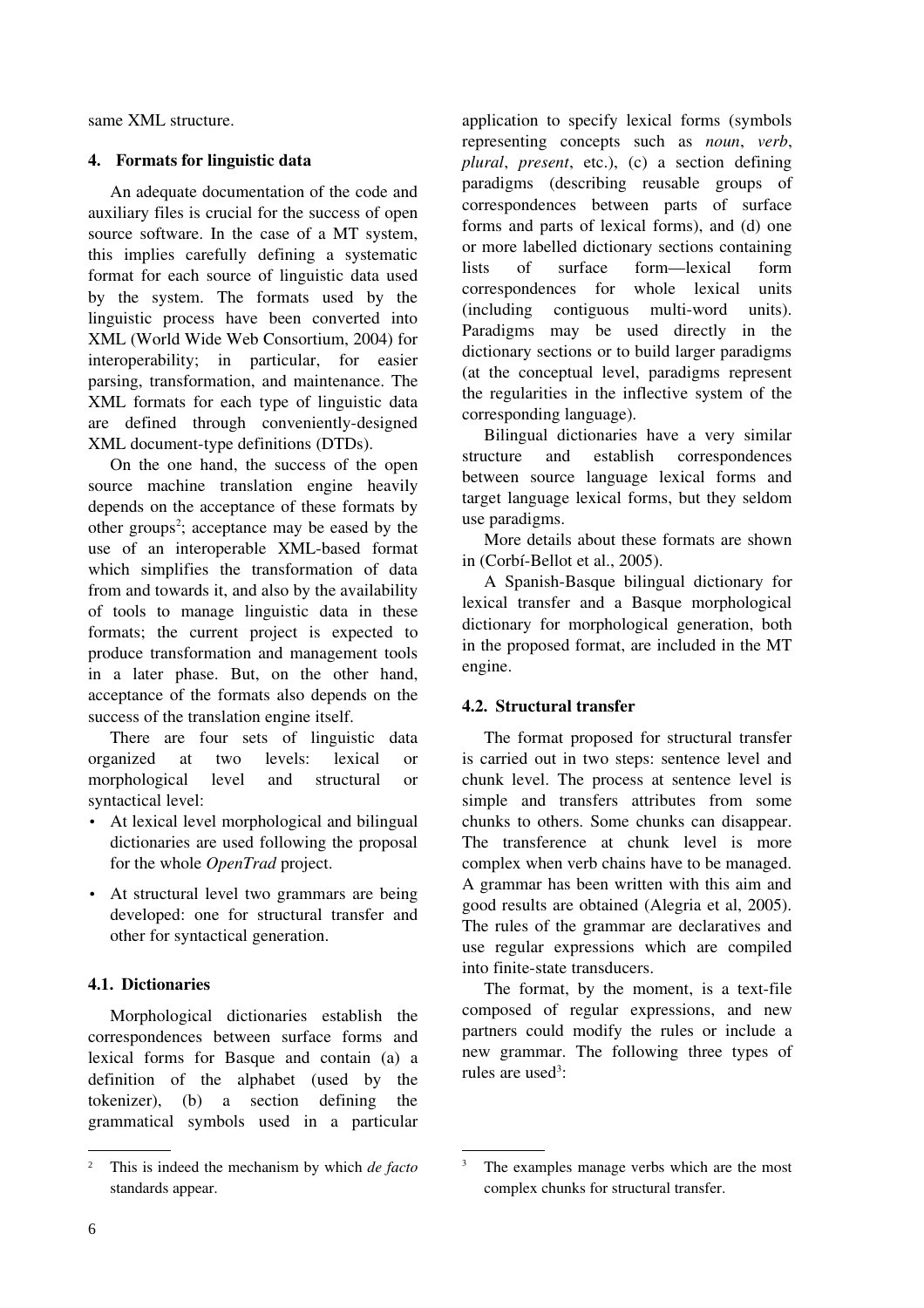1. Identification and markup rules. Matches the chunk with its type, adding the corresponding pattern or schema in the target language to the chunk. In this pattern a set of general attributes are included for its substitution in the next step.

The general format of this rules is the following:

```
[ esVerbChainType @-> ... BORDER
             euVerbChainSchema ]
```
An schema looks as the next example:

(main) Aspm /Per Aspp /Dum Aspd / Aux TMood SubjObjDat +RelM

2. Attribute replacement rules: These rules replace attributes in the Basque schema with their corresponding values, depending on the values of some attributes in the Spanish verb chain and/or in the Basque schema, which are separated by a BORDER tag. These rules use the left-to-right, longest match conditional replacement operator. For example the following rule:

```
[ Aspp \theta \rightarrow [partFut] | | ?* [VMIF|VMIC|VAIC] ?* BORDER P1 ?* _ ]
```
Substitutes the aspect with the participle future in the specified context, which depends on the type of verb in Spanish and Basque.

3. Cleaning rules. Finally two rules remove the unnecessary information, giving the desired output.

This grammar is combined with the structural transfer process (a simpler step) which, at the moment, is solved in a procedural way. In the near future all these steps will be controlled by an unique grammar.

# 5. Concluding remarks

This paper has shown the current state of development of an open transfer machine translation architecture for Spanish-Basque. This is one of the machine translation engines that will be developed in a large, governmentfunded open source development project (the other one is a shallow-transfer engine for Romance languages). Furthermore, as a welldocumented open source engine, it could be

adapted to translating between other languages with few resources to be in the market of MT engines

Some of the components (modules, data formats and compilers) are inherited from previous projects or from the architecture for closer languages, but the format among modules and the grammar for structural transfer are new proposals.

The code, together with pilot Spanish-Basque linguistic data to demonstrate it, will be released at the beginning of 2006 through the project web page (www.opentrad.com).

The principal remaining problem is that the system does not cope with semantic ambiguity. The use of multi-word units in the lexicon relaxes this problem, but we are considering to apply word-sense desambiguation based on the experience in our group (Agirre & Martinez, 2004).

Acknowledgements: Work funded by the Spanish Ministry of Industry, Commerce and Tourism through project *OpenTrad* (FIT-340101-2004-3).

### 6. References

- Agirre E., Martinez D. (2004) The Basque Country University system: English and Basque tasks. Proceedings of the *3rd ACL workshop on the Evaluation of Systems for the Semantic Analysis of Text* (SENSEVAL). Barcelona.
- Alegria I., X. Artola, K. Sarasola, M. Urkia (1996). Automatic morphological analysis of Basque. Literary and Linguistic Computing.
- Alegria I., A. Diaz de Ilarraza, G. Labaka, M. Lersundi. A. Mayor, K. Sarasola, (2005) A FST grammar for verb chain transfer in a Spanish-Basque MT System. Proc. of the *Finite State Methods in Natural Language Processing workshop*. Helsinki.
- Canals-Marote, R., A. Esteve-Guillén, A. Garrido-Alenda, M.I. Guardiola-Savall, A. Iturraspe-Bellver, S. Montserrat-Buendia, S. Ortiz-Rojas, H. Pastor-Pina, P.M. Pérez-Antón, M.L. Forcada (2001). The Spanish-Catalan machine translation system interNOSTRUM,